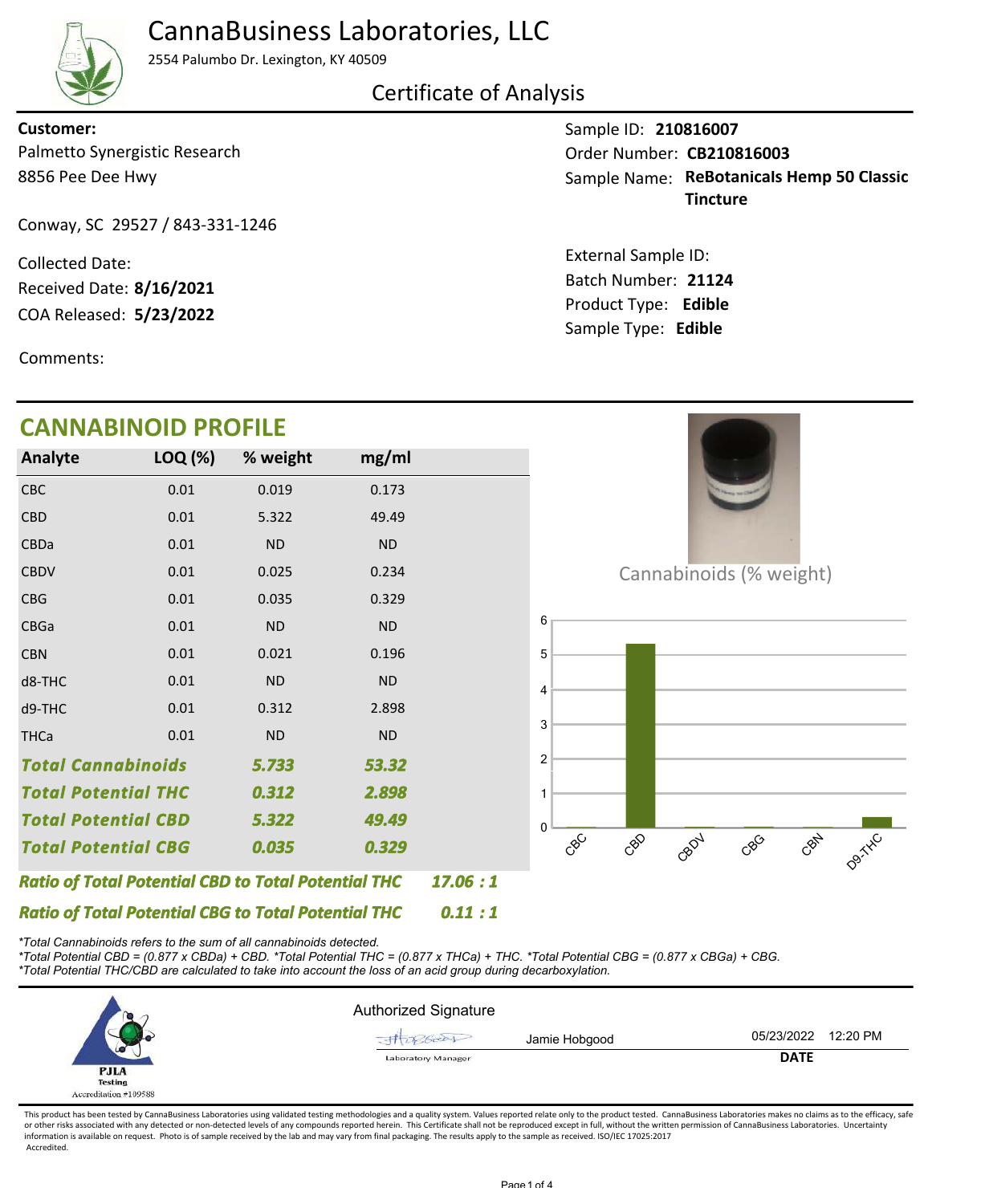

### 2554 Palumbo Dr. Lexington, KY 40509 CannaBusiness Laboratories, LLC



**Edibleic Tincture** 

## **Certificate of Analysis**

 $\cdot$   $\frac{1000}{1}$  4

| <b>Customer</b>                        |                  |                              | <b>Sample Name:</b>                       | ReBotanicals Hemp 50                 |          |
|----------------------------------------|------------------|------------------------------|-------------------------------------------|--------------------------------------|----------|
| Palmetto Synergistic Research          |                  | <b>Overall Batch Results</b> | Sample ID:                                | <b>Classic Tincture</b><br>210816007 |          |
| 8856 Pee Dee Hwy<br>Conway, SC 29527 / | Microbial Screen | Residual Solvents            | <b>Product Type:</b>                      | Edible                               |          |
|                                        | Terpenoids       |                              | Sample Type:<br><b>Collected Date:</b>    | Edible                               |          |
|                                        | Pesticide        | Moisture Content             | <b>Received Date:</b>                     | 08/16/2021                           |          |
|                                        | Potency          | <b>Water Activity</b>        | Batch Number: 21124<br><b>Batch Size:</b> |                                      |          |
|                                        | Mycotoxins       | <b>Heavy Metals</b>          | <b>Sample Size:</b>                       |                                      |          |
|                                        |                  |                              | <b>COA</b> released:                      | 05/23/2022                           | 12:20 PM |

**Sample ID:**

**Sample Name:**

| Potency (mg/mL)                    |                  |                     |                           |               |                           | <b>Terpenoids</b>      |
|------------------------------------|------------------|---------------------|---------------------------|---------------|---------------------------|------------------------|
| Date Tested: 08/16/2021            |                  |                     | Method: CB-SOP-028        |               |                           | Date Tested: 08/18/202 |
| Instrument:                        |                  |                     |                           |               |                           | Instrument:            |
| 0.312%                             | 5.322%           |                     | 5.733%                    |               | 53.32 mg/mL               | Analyte                |
| <b>Total THC</b>                   | <b>Total CBD</b> |                     | <b>Total Cannabinoids</b> |               | <b>Total Cannabinoids</b> | alpha-Bisabolol        |
|                                    |                  |                     |                           |               |                           | alpha-humulene         |
| Analyte                            |                  | <b>Result Units</b> | <b>LOQ</b>                | <b>Result</b> | <b>Units</b>              | alpha-pinene           |
| CBC (Cannabichromene)              | 0.019            | $\%$                | 0.010                     | 0.173         | mg/mL                     | alpha-terpinene        |
| CBD (Cannabidiol)                  | 5.322            | $\%$                | 0.010                     | 49.49         | mq/mL                     | beta-caryophyllene     |
| CBDa (Cannabidiolic Acid)          | ND.              | $\frac{0}{0}$       | 0.010                     | ND.           | mg/mL                     | Beta-myrcene           |
| CBDV (Cannabidivarin)              | 0.025            | $\%$                | 0.010                     | 0.234         | mg/mL                     | Beta-pinene            |
| CBG (Cannabigerol)                 | 0.035            | $\%$                | 0.010                     | 0.329         | mq/mL                     | cis-Nerolidol          |
| CBGa (Cannabigerolic Acid)         | ND.              | $\frac{0}{6}$       | 0.010                     | <b>ND</b>     | mq/mL                     | Camphene               |
| CBN (Cannabinol)                   | 0.021            | $\frac{0}{0}$       | 0.010                     | 0.196         | mg/mL                     | d-Limonene             |
| D8-THC (D8-Tetrahydrocannabinol)   | ND.              | $\frac{0}{6}$       | 0.010                     | <b>ND</b>     | mq/mL                     | delta-3-Carene         |
| D9-THC (D9-Tetrahydrocannabinol)   | 0.312            | $\%$                | 0.010                     | 2.898         | mg/mL                     | Eucalyptol             |
| THCa (Tetrahydrocannabinolic Acid) | <b>ND</b>        | $\frac{0}{0}$       | 0.010                     | <b>ND</b>     |                           | gamma-Terpinene        |
|                                    |                  |                     |                           |               | mg/mL                     | Geraniol               |

| <b>Terpenoids</b>             |                                                                                                             |      |                    |                                                      |               |
|-------------------------------|-------------------------------------------------------------------------------------------------------------|------|--------------------|------------------------------------------------------|---------------|
| Date Tested: 08/18/2021       |                                                                                                             |      | Method: CB-SOP-026 |                                                      |               |
| Instrument:                   |                                                                                                             |      |                    |                                                      |               |
| Analyte                       | <b>Result</b>                                                                                               | Unit | <b>LOQ</b>         | Result                                               | Unit          |
| alpha-Bisabolol               | LOO                                                                                                         | mg/g | 0.100              | <loq< td=""><td><math>\frac{0}{0}</math></td></loq<> | $\frac{0}{0}$ |
| alpha-humulene                | $<$ LOQ                                                                                                     | mg/g | 0.100              | $<$ LOQ                                              | $\%$          |
| alpha-pinene                  | <loq< td=""><td>mg/g</td><td>0.100</td><td><loq< td=""><td><math>\frac{0}{0}</math></td></loq<></td></loq<> | mg/g | 0.100              | <loq< td=""><td><math>\frac{0}{0}</math></td></loq<> | $\frac{0}{0}$ |
| alpha-terpinene               | $<$ LOQ                                                                                                     | mg/g | 0.100              | $<$ LOQ                                              | $\%$          |
| beta-caryophyllene            | $<$ LOQ                                                                                                     | mg/g | 0.100              | <loq< td=""><td><math>\frac{0}{0}</math></td></loq<> | $\frac{0}{0}$ |
| Beta-myrcene                  | $<$ LOQ                                                                                                     | mg/g | 0.100              | $<$ LOQ                                              | $\%$          |
| Beta-pinene                   | $<$ LOO                                                                                                     | mg/g | 0.100              | <loq< td=""><td><math>\frac{0}{0}</math></td></loq<> | $\frac{0}{0}$ |
| cis-Nerolidol                 | $<$ LOQ                                                                                                     | mg/g | 0.100              | $<$ LOQ                                              | %             |
| Camphene                      | $<$ LOQ                                                                                                     | mg/g | 0.100              | <loq< td=""><td><math>\frac{0}{0}</math></td></loq<> | $\frac{0}{0}$ |
| d-Limonene                    | $<$ LOQ                                                                                                     | mg/g | 0.100              | $<$ LOQ                                              | $\%$          |
| delta-3-Carene                | $<$ LOQ                                                                                                     | mg/g | 0.100              | $<$ LOQ                                              | $\frac{0}{0}$ |
| Eucalyptol                    | $<$ LOQ                                                                                                     | mg/g | 0.100              | $<$ LOQ                                              | $\%$          |
| gamma-Terpinene               | $<$ LOQ                                                                                                     | mg/g | 0.100              | <loq< td=""><td><math>\frac{0}{0}</math></td></loq<> | $\frac{0}{0}$ |
| Geraniol                      | $<$ LOQ                                                                                                     | mg/g | 0.100              | $<$ LOQ                                              | %             |
| Guaiol                        | $<$ LOQ                                                                                                     | mg/g | 0.100              | <loq< td=""><td><math>\frac{0}{0}</math></td></loq<> | $\frac{0}{0}$ |
| Isopulegol                    | $<$ LOQ                                                                                                     | mg/g | 0.100              | $<$ LOQ                                              | %             |
| Linalool                      | <loq< td=""><td>mg/g</td><td>0.100</td><td><loq< td=""><td><math>\frac{0}{0}</math></td></loq<></td></loq<> | mg/g | 0.100              | <loq< td=""><td><math>\frac{0}{0}</math></td></loq<> | $\frac{0}{0}$ |
| Ocimene (mixture of isomers)  | $<$ LOQ                                                                                                     | mg/g | 0.100              | $<$ LOQ                                              | %             |
| p-Isopropyltoluene (p-Cymene) | <loq< td=""><td>mg/g</td><td>0.100</td><td><loq< td=""><td><math>\frac{0}{0}</math></td></loq<></td></loq<> | mg/g | 0.100              | <loq< td=""><td><math>\frac{0}{0}</math></td></loq<> | $\frac{0}{0}$ |
| trans-beta-Ocimene            | $<$ LOQ                                                                                                     | mg/g | 0.100              | $<$ LOQ                                              | $\%$          |
| trans-Nerolidol               | $<$ LOQ                                                                                                     | mg/g | 0.100              | <loq< td=""><td><math>\frac{0}{0}</math></td></loq<> | $\frac{0}{0}$ |
| Terpinolene                   | $<$ LOQ                                                                                                     | mg/g | 0.100              | $<$ LOQ                                              | %             |
|                               |                                                                                                             |      |                    |                                                      |               |

**Pesticides**

| Date Tested: 08/20/2021 | Method: CB-SOP-025                                                                                                                                                                                         | Instrument: |        |                     |                     |       |        |
|-------------------------|------------------------------------------------------------------------------------------------------------------------------------------------------------------------------------------------------------|-------------|--------|---------------------|---------------------|-------|--------|
| Analyte                 | <b>Result Units</b>                                                                                                                                                                                        | LOQ         | Result | Analyte             | <b>Result Units</b> | LOQ.  | Result |
| Acephate                | ND ppm                                                                                                                                                                                                     | 0.010       |        | Acetamiprid         | ND.<br>ppm          | 0.010 |        |
| Aldicarb                | ND ppm                                                                                                                                                                                                     | 0.010       |        | Azoxystrobin        | ND.<br>ppm          | 0.010 |        |
| <b>Bifenazate</b>       | ND ppm                                                                                                                                                                                                     | 0.010       |        | <b>Bifenthrin</b>   | ND.<br>ppm          | 0.100 |        |
| <b>Boscalid</b>         | ND ppm                                                                                                                                                                                                     | 0.010       |        | Carbaryl            | <b>ND</b><br>ppm    | 0.010 |        |
| Carbofuran              | ND ppm                                                                                                                                                                                                     | 0.010       |        | Chlorantraniliprole | ND.<br>ppm          | 0.010 |        |
| Chlorpyrifos            | ND ppm                                                                                                                                                                                                     | 0.010       |        | Clofentezine        | ND<br>ppm           | 0.010 |        |
| Coumaphos               | ND ppm                                                                                                                                                                                                     | 0.010       |        | Daminozide          | <b>ND</b><br>ppm    | 0.010 |        |
| <b>Diazinon</b>         | ND ppm                                                                                                                                                                                                     | 0.010       |        | <b>Dichlorvos</b>   | ND<br>ppm           | 0.010 |        |
| Dimethoate              | ND ppm                                                                                                                                                                                                     | 0.010       |        | Etofenprox          | ND<br>ppm           | 0.010 |        |
| Etoxazole               | ND ppm                                                                                                                                                                                                     | 0.010       |        | Fenhexamid          | <b>ND</b><br>ppm    | 0.010 |        |
| Fenoxycarb              | ND ppm                                                                                                                                                                                                     | 0.010       |        | Fenpyroximate       | ND.<br>ppm          | 0.010 |        |
| Fipronil                | ND ppm                                                                                                                                                                                                     | 0.010       |        | Flonicamid          | ND.<br>ppm          | 0.100 |        |
|                         | NT = Not tested, ND = Not detected; LOQ = Limit of Quantitation; <loq =="" detected;="">ULOL = Above upper limit of linearity; CFU/g = Colony forming units per 1 gram; TNTC = Too numerous to count</loq> |             |        |                     |                     |       |        |

CannaBusiness Laboratories

License # P-0059: (859)-514- 6999 https://www.cannabusinesslabs.us

This product has been tested by CannaBusiness Laboratories using validated testing methodologies and a quality system. Values reported relate only to the product tested. CannaBusiness Laboratories makes no claims as to the safety, or other risks associated with any detected or non-detected levels of any compounds reported herein. This Certificate shall not be reproduced except in full, without the written permission of CannaBusiness Laborato Uncertainty information is available on request. Photo is of sample received by the lab and may vary from final packaging. The results apply to the sample as received. ISO/IEC 17025:2017 Accredited.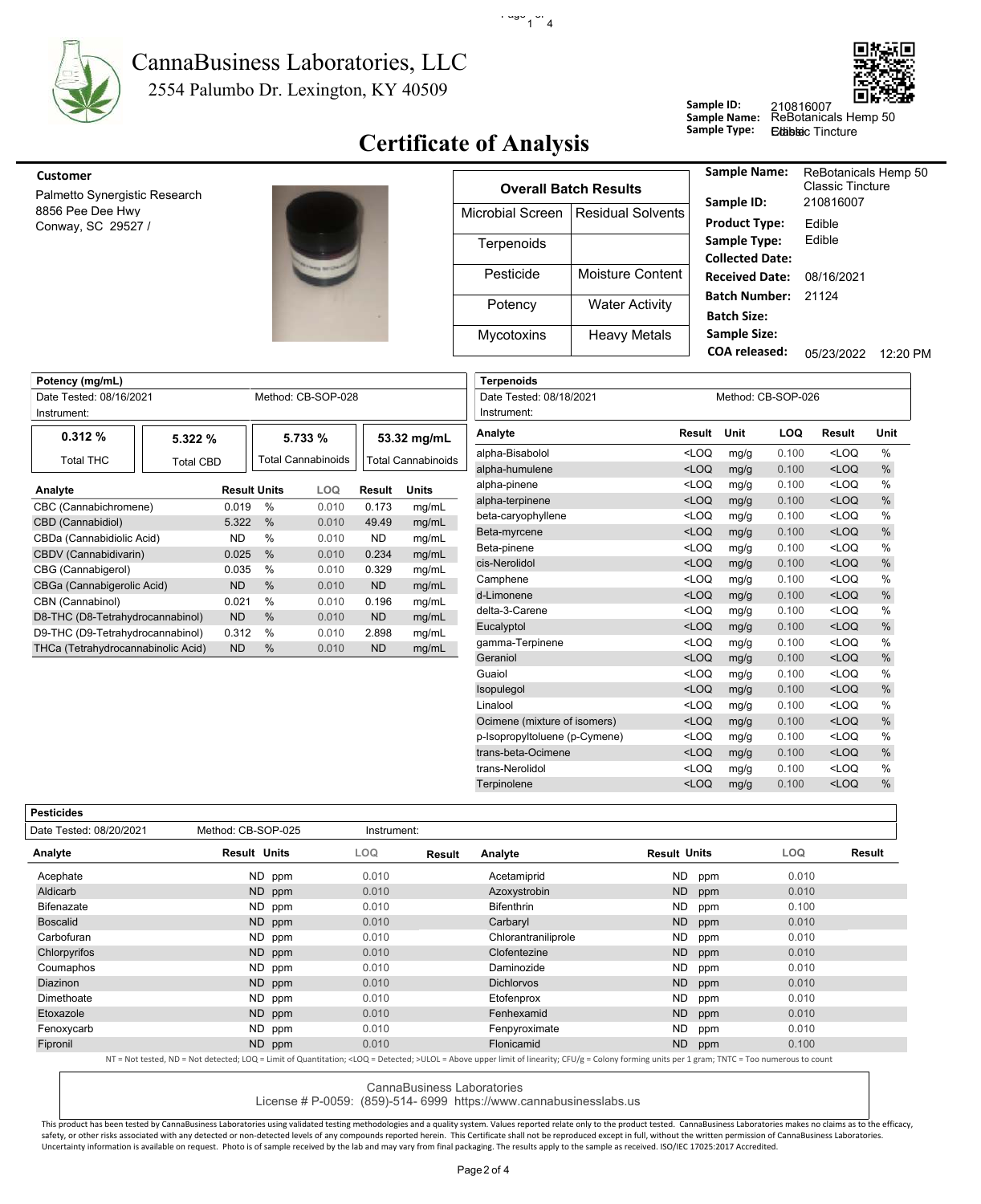



#### **Sample ID: Sample Name:**

ReBotanicals Hemp 50 210816007 Edablec Tincture

# **Certificate of Analysis** Sample Type:

| Date Tested: 08/20/2021                            | Method: CB-SOP-025                                                                                                                                                                                          | Instrument: |               |                             |                                                   |            |        |
|----------------------------------------------------|-------------------------------------------------------------------------------------------------------------------------------------------------------------------------------------------------------------|-------------|---------------|-----------------------------|---------------------------------------------------|------------|--------|
| Analyte                                            | Result Units                                                                                                                                                                                                | LOQ         | Result        | Analyte                     | <b>Result Units</b>                               | LOQ        | Result |
| Fludioxonil                                        | ND ppm                                                                                                                                                                                                      | 0.010       |               | Hexythiazox                 | <b>ND</b><br>ppm                                  | 0.010      |        |
| Imazalil                                           | ND ppm                                                                                                                                                                                                      | 0.010       |               | Imidacloprid                | <b>ND</b><br>ppm                                  | 0.010      |        |
| Malathion                                          | ND ppm                                                                                                                                                                                                      | 0.010       |               | Metalaxyl                   | <b>ND</b><br>ppm                                  | 0.010      |        |
| Methiocarb                                         | <b>ND</b><br>ppm                                                                                                                                                                                            | 0.010       |               | Methomyl                    | <b>ND</b><br>ppm                                  | 0.010      |        |
| Myclobutanil                                       | ND ppm                                                                                                                                                                                                      | 0.010       |               | Naled                       | <b>ND</b><br>ppm                                  | 0.010      |        |
| Oxamyl                                             | ND ppm                                                                                                                                                                                                      | 0.010       |               | Paclobutrazol               | <b>ND</b><br>ppm                                  | 0.010      |        |
| Phosmet                                            | ND<br>ppm                                                                                                                                                                                                   | 0.010       |               | Prallethrin                 | <b>ND</b><br>ppm                                  | 0.010      |        |
| Propiconazole                                      | ND ppm                                                                                                                                                                                                      | 0.010       |               | Propoxur                    | <b>ND</b><br>ppm                                  | 0.010      |        |
| Pyrethrin I                                        | ND ppm                                                                                                                                                                                                      | 0.010       |               | Pyrethrin II                | <b>ND</b><br>ppm                                  | 0.010      |        |
| Pyridaben                                          | ND<br>ppm                                                                                                                                                                                                   | 0.010       |               | Spinetoram                  | <b>ND</b><br>ppm                                  | 0.010      |        |
| Spiromesifen                                       | ND ppm                                                                                                                                                                                                      | 0.010       |               | Spirotetramat               | <b>ND</b><br>ppm                                  | 0.010      |        |
| Tebuconazole                                       | ND<br>ppm                                                                                                                                                                                                   | 0.010       |               | Thiacloprid                 | <b>ND</b><br>ppm                                  | 0.010      |        |
| Thiamethoxam                                       | ND<br>ppm                                                                                                                                                                                                   | 0.010       |               | Trifloxystrobin             | ND<br>ppm                                         | 0.010      |        |
| Ethoprophos                                        | ND ppm                                                                                                                                                                                                      | 0.010       |               | Kresoxym-methyl             | <b>ND</b><br>ppm                                  | 0.010      |        |
| Permethrins                                        | ND.<br>ppm                                                                                                                                                                                                  | 0.010       |               | Piperonyl Butoxide          | <b>ND</b><br>ppm                                  | 0.010      |        |
| Spinosyn A                                         | ND.<br>ppm                                                                                                                                                                                                  | 0.010       |               | Spiroxamine-1               | <b>ND</b><br>ppm                                  | 0.010      |        |
| AbamectinB1a                                       | ND ppm                                                                                                                                                                                                      | 0.010       |               | Spinosyn D                  | ND                                                | 0.010      |        |
|                                                    |                                                                                                                                                                                                             |             |               |                             | ppm                                               |            |        |
| <b>Mycotoxins</b>                                  |                                                                                                                                                                                                             |             |               |                             |                                                   |            |        |
| Date Tested: 08/20/2021                            | Method: CB-SOP-025                                                                                                                                                                                          | Instrument: |               |                             |                                                   |            |        |
| Analyte                                            | <b>Result Units</b>                                                                                                                                                                                         | LOQ         | <b>Result</b> | Analyte                     | <b>Result Units</b>                               | LOQ        | Result |
| Ochratoxin A                                       | ND ppm                                                                                                                                                                                                      | 0.010       |               | Aflatoxin B1                | <b>ND</b><br>ppm                                  | 0.010      |        |
| Aflatoxin G2                                       | ND ppm                                                                                                                                                                                                      | 0.010       |               | Aflatoxin B2                | ND<br>ppm                                         | 0.010      |        |
| Aflatoxin G1                                       | ND ppm                                                                                                                                                                                                      | 0.010       |               |                             |                                                   |            |        |
| <b>Metals</b>                                      |                                                                                                                                                                                                             |             |               |                             |                                                   |            |        |
| Date Tested: 08/19/2021                            | Method: CB-SOP-027                                                                                                                                                                                          | Instrument: |               |                             |                                                   |            |        |
| Analyte                                            | Result Units                                                                                                                                                                                                | <b>LOQ</b>  | Result        | Analyte                     | <b>Result Units</b>                               | <b>LOQ</b> | Result |
| Arsenic                                            | <loq ppm<="" td=""><td>0.500</td><td></td><td>Cadmium</td><td><loq<br>ppm</loq<br></td><td>0.500</td><td></td></loq>                                                                                        | 0.500       |               | Cadmium                     | <loq<br>ppm</loq<br>                              | 0.500      |        |
| Lead                                               | <loq ppm<="" td=""><td>0.500</td><td></td><td>Mercury</td><td><loq ppm<="" td=""><td>3.000</td><td></td></loq></td></loq>                                                                                   | 0.500       |               | Mercury                     | <loq ppm<="" td=""><td>3.000</td><td></td></loq>  | 3.000      |        |
| <b>Microbial</b>                                   |                                                                                                                                                                                                             |             |               |                             |                                                   |            |        |
| Date Tested: 08/19/2021                            | Method:                                                                                                                                                                                                     | Instrument: |               |                             |                                                   |            |        |
| Analyte                                            | <b>Result Units</b>                                                                                                                                                                                         | <b>LOQ</b>  | Result        | Analyte                     | <b>Result Units</b>                               | LOQ        | Result |
| STEC (E. coli)                                     | Negative                                                                                                                                                                                                    |             |               | Salmonella                  | Negative                                          |            |        |
|                                                    |                                                                                                                                                                                                             |             |               |                             |                                                   |            |        |
| L. monocytogenes                                   | Negative                                                                                                                                                                                                    |             |               | Yeast/Mold (qPCR)           | 0 CFUs                                            |            |        |
|                                                    |                                                                                                                                                                                                             |             |               |                             |                                                   |            |        |
| <b>Residual Solvent</b><br>Date Tested: 08/18/2021 | Method: CB-SOP-032                                                                                                                                                                                          | Instrument: |               |                             |                                                   |            |        |
|                                                    | <b>Result Units</b>                                                                                                                                                                                         | LOQ         | Result        | Analyte                     | <b>Result Units</b>                               | LOQ        |        |
| 1-4 Dioxane                                        | <loq ppm<="" td=""><td>29</td><td></td><td>2-Butanol</td><td><loq ppm<="" td=""><td>175</td><td></td></loq></td></loq>                                                                                      | 29          |               | 2-Butanol                   | <loq ppm<="" td=""><td>175</td><td></td></loq>    | 175        |        |
|                                                    | <loq ppm<="" td=""><td>24</td><td></td><td>2-Methylpentane</td><td><math>&lt;</math>LOQ<br/>ppm</td><td>87</td><td></td></loq>                                                                              | 24          |               | 2-Methylpentane             | $<$ LOQ<br>ppm                                    | 87         |        |
| 3-Methylpentane                                    | <loq ppm<="" td=""><td>87</td><td></td><td>2-Propanol</td><td><loq ppm<="" td=""><td>350</td><td></td></loq></td></loq>                                                                                     | 87          |               | 2-Propanol                  | <loq ppm<="" td=""><td>350</td><td></td></loq>    | 350        |        |
|                                                    |                                                                                                                                                                                                             |             |               |                             |                                                   | 350        |        |
| Cyclohexane                                        | <loq ppm<="" td=""><td>146</td><td></td><td>Ether</td><td><loq ppm<="" td=""><td></td><td></td></loq></td></loq>                                                                                            | 146         |               | Ether                       | <loq ppm<="" td=""><td></td><td></td></loq>       |            |        |
| 2-Ethoxyethanol<br>Ethylbenzene                    | <loq ppm<="" td=""><td>81</td><td></td><td>Acetone</td><td><math>&lt;</math>LOQ<br/>ppm</td><td>350</td><td></td></loq>                                                                                     | 81          |               | Acetone                     | $<$ LOQ<br>ppm                                    | 350        |        |
| <b>Isopropyl Acetate</b>                           | <loq ppm<="" td=""><td>175</td><td></td><td>Methylbutane</td><td><loq ppm<="" td=""><td>350</td><td></td></loq></td></loq>                                                                                  | 175         |               | Methylbutane                | <loq ppm<="" td=""><td>350</td><td></td></loq>    | 350        |        |
| Analyte<br>n-Heptane<br>n-Pentane                  | <loq ppm<br=""><loq ppm<="" td=""><td>350<br/>350</td><td></td><td>n-Hexane<br/>Tetrahydrofuran</td><td><loq ppm<br=""><math>&lt;</math>LOQ<br/>ppm</loq></td><td>87<br/>54</td><td>Result</td></loq></loq> | 350<br>350  |               | n-Hexane<br>Tetrahydrofuran | <loq ppm<br=""><math>&lt;</math>LOQ<br/>ppm</loq> | 87<br>54   | Result |

CannaBusiness Laboratories

License # P-0059: (859)-514- 6999 https://www.cannabusinesslabs.us

This product has been tested by CannaBusiness Laboratories using validated testing methodologies and a quality system. Values reported relate only to the product tested. CannaBusiness Laboratories makes no claims as to the safety, or other risks associated with any detected or non-detected levels of any compounds reported herein. This Certificate shall not be reproduced except in full, without the written permission of CannaBusiness Laborato Uncertainty information is available on request. Photo is of sample received by the lab and may vary from final packaging. The results apply to the sample as received. ISO/IEC 17025:2017 Accredited.